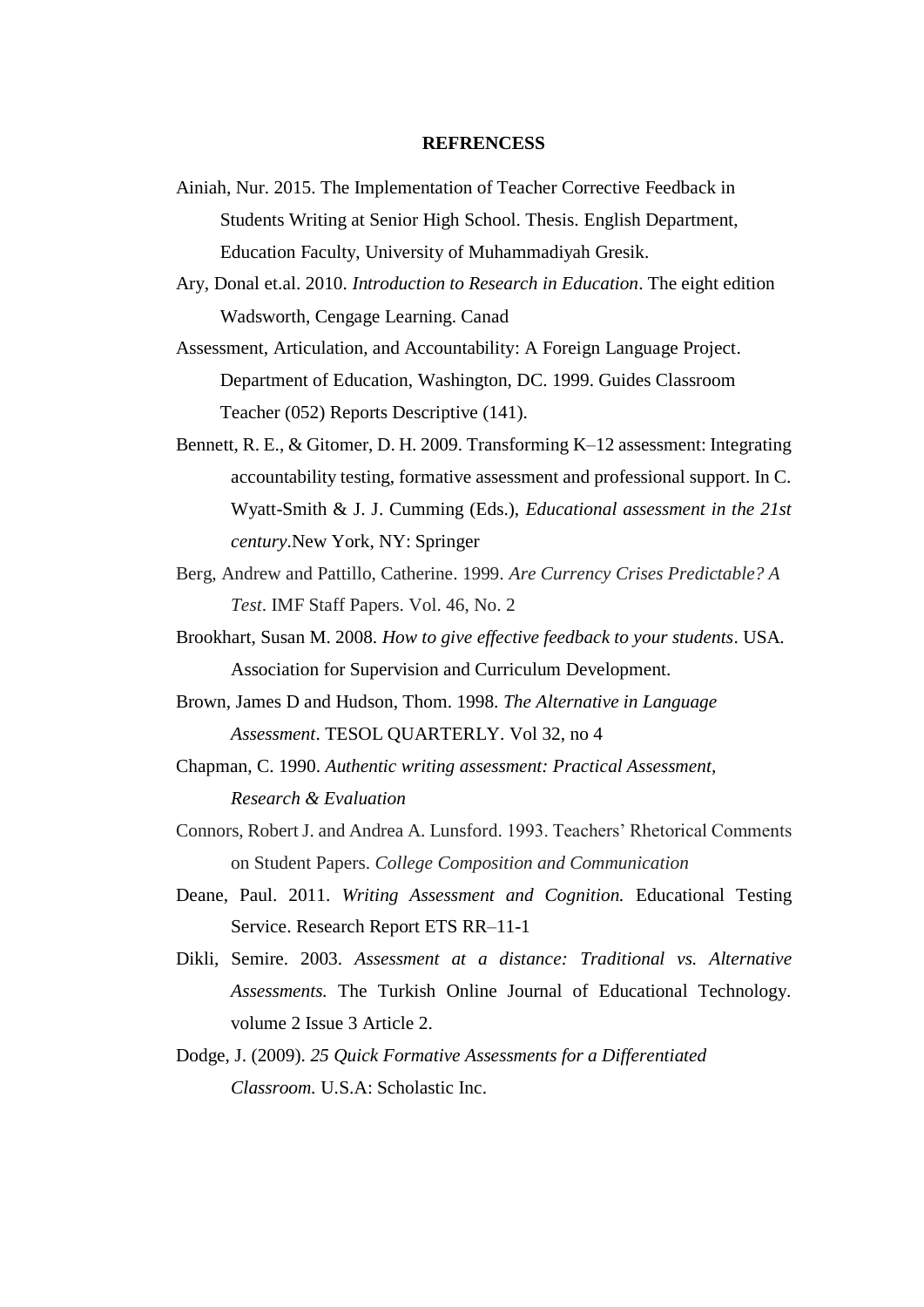- Dhindsa, H., Omar, K., & Waldrip, B. 2007. Upper Secondary Bruneian Science Students' Perceptions of Assessment. *International Journal of Science Education*, *29*(10)
- Ercilia, Cárcamo Díaz Roxana, et. al. 2016. *The role of alternative assessment on the writing domain of the english composition courses enrolled in the english teaching bachelor degree at the foreign language department of the university of el salvador.* University of El Salvador School of Sciences and Humanities Foreign Language Department, San Salvador, El Salvador.
- Hamayan, Else V. 1995. Approaches to Alternative Assessment. Annual review of applied linguistics. USA. Cambridge University Press.
- Harris, M., &McCan. 1994. *Assessment. Oxford: Heinemann*. Heilenman, L.K. 1990. Es ciudad o editorial
- Harwell, M.R. 2011. *Research design: Qualitative, quantitative, and mixed methods*. In C. Conrad & R.C. Serlin (Eds.), The Sage handbook for research in education: Pursuing ideas as the keystone of exemplary inquiry (*Second Edition). Thousand Oaks, CA: Sage*
- Huot, Brian. 2002. *(Re)Articulating Writing Assessment for Teaching and Learning.* UTAH STATE UNIVERSITY PRESS. Logan, Utah.
- Jalizadeh, Kaveh and Dastgoshadeh, Adel. 2011. *Role of alternative assessment techniques in improvement EFL learners' speaking skill (Iranian EFL setting).* International Journal of Asian Social Science. Vol 1, No.2, pp 27- 25
- Javed, Muhammad et. al. 2013. *A Study of Students' Assessment in Writing Skills of the English Language*. International Journal of Instruction. Vol.6, No.2
- Ketabi, Somaye. 2016. *Different methods of assessing writing among EFL teachers in Iran*. International Journal of Research Studies in Language Learning. Volume 5 Number 2, 3-15
- Kroll, B. (ed.). 1990. *Second language writing: Research insights for the classroom*. Cambridge: Cambridge University Press
- Linn, R. L., & Miller, M. D. 2005. *Measurement and assessment in teaching* (9th ed.) Upper Saddle River, NJ: Prentice Hall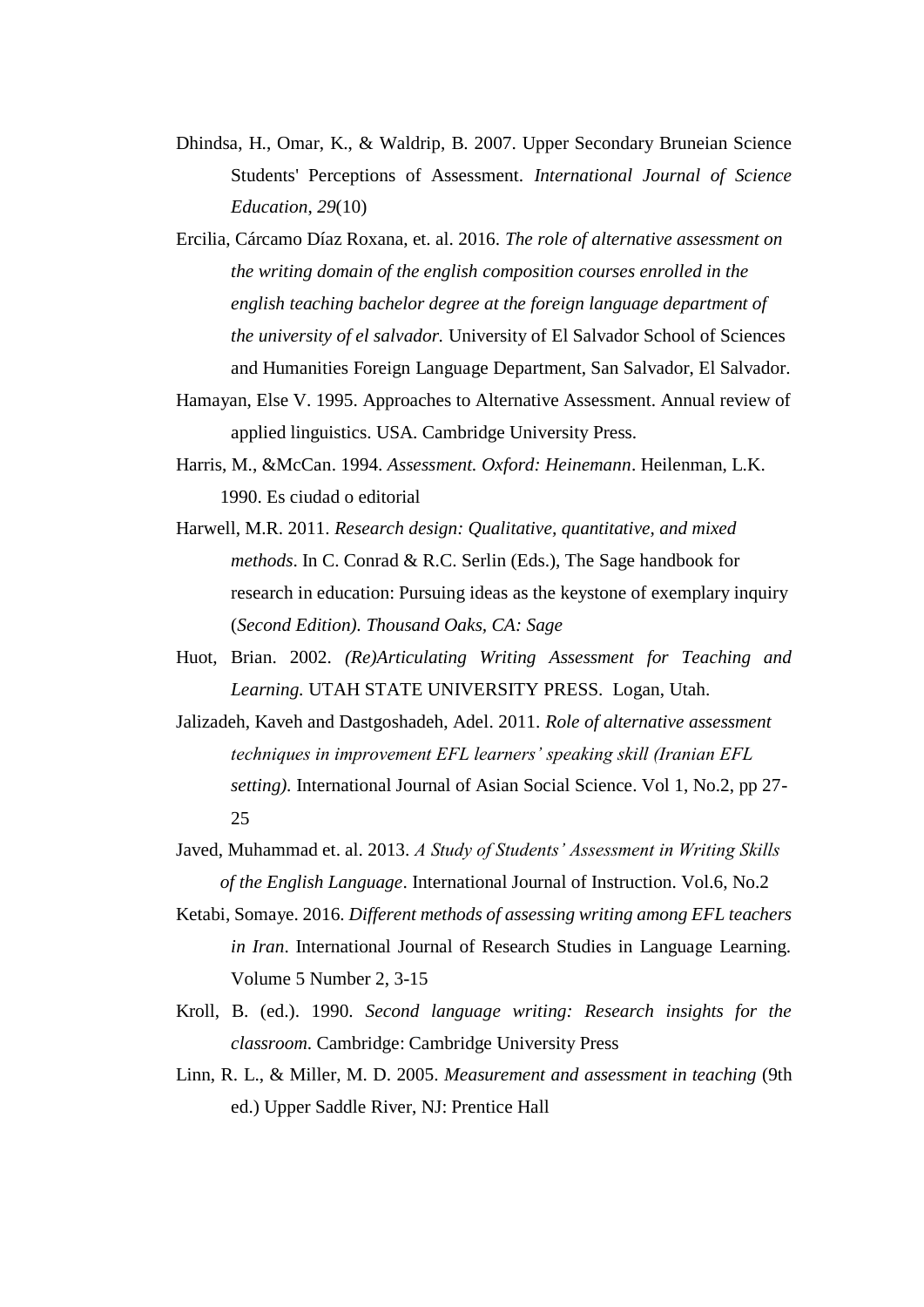- Lopes, Lenite Silva. 2015. *Alternative assessment of writing in learning English as a foreign language: Analytical scoring and self-assessment*. Bridgewater State University, Bridgewater, Massachusetts.
- Matsumoto, David. 1999. *Culture and self: and empirical assessment of Markus and Kitamaya's theory of independent and interdependent self-construal*. Asian Journal of Social Psychology. Volume 2: 289-310.
- Milnes, Terry and Cheng, Liying, 2008. *Teachers' Assessment of ESL Students in Mainstream Classes: Challenges, Strategies, and Decision-Making*. TESL CANADA JOURNAL/REVUE TESL DU CANADA. VOL. 25, NO 2.
- Miles, Matthew B and Huberman, A Michael*. 1994. Qualitative Data Analysis second edition.* USA. SAGE Publication, Inc*.*
- Mussawy, Sayed Ahmad Javid. 2009. *Assessment Practices: Student's and Teachers' Perceptions of Classroom Assessment*. Center for International Education at ScholarWorks@UMass Amherst. Paper 9.
- Nasri, Nurfaradilla et al. 2010. *Teachers' Perception on Alternative Assessment.*  Procedia Social and Behavioral Sciences 7(C) 37–42.
- Nodoushan, Mohammad Ali Salmani. 2014*. Assessing Writing: A Review of the Main Trends*. STUDIES IN ENGLISH LANGUAGE AND EDUCATION, Volume 1, Number 2.
- Nouh, Nowreyah A. Al, Taqi, Hanan A., Kareem, M. Abdul. 2014. *EFL Primary School Teacher' Attitudes, knowledge and skill in alternative assessment*. International Journal Studies. Vol. 7, no. 5
- Paulson, F Leon, Pearl R Paulson, Carol A Mayer. 1991. *What makes a portfolio a portfolio?*, Educational Leadership, 48 (5), (pp. 60-63)
- Puhl, C.A. 1997. Develop, Not Judge: Continuous Assessment in the ESL classroom. Forum Online, 35(2).
- Samad, Arshad Abdul. *The Use of Portfolio as an Assessment Tool in the Malaysian L2 Classroom.* International Journal of English Language Education. Vol. 1, No. 1